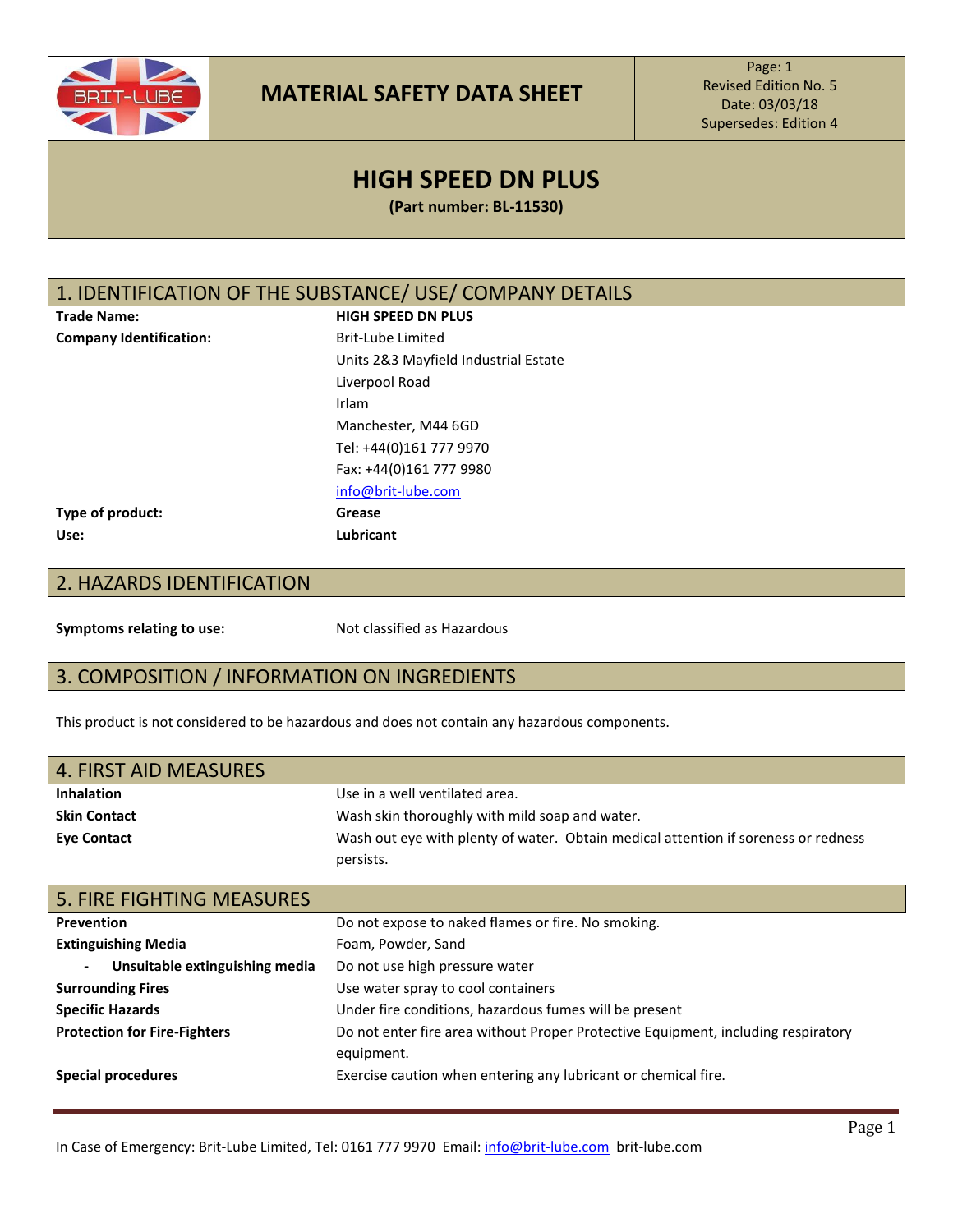# 6. ACCIDENTAL RELEASE MEASURES

| <b>General Precautions</b>       | May be slippery if spilled. Remove from ignition sources. Do not breath fumes or    |
|----------------------------------|-------------------------------------------------------------------------------------|
|                                  | vapours from decomposition.                                                         |
| <b>Personal Precautions</b>      | Avoid contact with skin and eyes. No Smoking. Clean up crews should wear proper     |
|                                  | Proper Protective Equipment.                                                        |
| <b>Environmental Precautions</b> | Prevent entry to sewers and public water ways. Notify authorities if product enters |
|                                  | sewers or public waters                                                             |
| Clean up methods                 | Collect spill and put in appropriate container.                                     |
|                                  |                                                                                     |

| 7. HANDLING AND STORAGE |                                                                                         |
|-------------------------|-----------------------------------------------------------------------------------------|
| <b>GENERAL</b>          | Ensure there is adequate ventilation. Avoid all unnecessary exposure to naked flames or |
|                         | potential fire risks. No Smoking.                                                       |
| <b>STORAGE</b>          | Store in tightly sealed containers, away from heat, sparks, open flames. Store in cool, |
|                         | dry well ventilated areas.                                                              |
| <b>HANDLING</b>         | Ensure prompt removal from eyes, skin, clothing. Wash hands and other exposed areas     |
|                         | with mild soap and water before you eat, drink or smoke, leave work. Keep away from     |
|                         | food, drink. Keep out of reach of children.                                             |

### 8. EXPOSURE CONTROLS / PERSONAL PROTECTION

#### **PERSONAL PROTECTION**

| <b>Respiratory Protection</b> | No special respiratory protection equipment is recommended under normal conditions |
|-------------------------------|------------------------------------------------------------------------------------|
|                               | of use, if used with adequate ventilation.                                         |
| <b>Hand Protection</b>        | Wear Barrier Cream, if repeated or prolonged contact wear protective clothes       |
| <b>Skin Protection</b>        | In the case of possible repeated skin contact wear protective clothing             |
| <b>Eye Protection</b>         | Eye protection is only necessary where liquid could be splashed or sprayed         |
| Ingestion                     | When using do not eat, drink or smoke                                              |

# 9. PHYSICAL AND CHEMICAL PROPERTIES

| Physical state at 20°C        | Smooth Buttery Grease       |
|-------------------------------|-----------------------------|
| Colour                        | <b>Beige</b>                |
| Odour                         | Characteristic/ Mild        |
| pH value                      | Not applicable              |
| Density                       | 0.95                        |
| Solubility in Water (vol/vol) | Material insoluble in water |
| Drop point                    | $>200^{\circ}$ C min.       |
| <b>Flash Point</b>            | $>200^{\circ}$ C            |

#### 10. STABILITY AND REACTIVITY

| Hazardous decomposition products | Combustion will generate smoke, carbon monoxide, carbon dioxide |
|----------------------------------|-----------------------------------------------------------------|
| <b>Hazardous reactions</b>       | None under normal conditions.                                   |
| Hazardous properties             | None under normal conditions.                                   |
| <b>Materials to avoid</b>        | Strong oxidizing agents.                                        |
| <b>Conditions to avoid</b>       | Naked flames, fires.                                            |